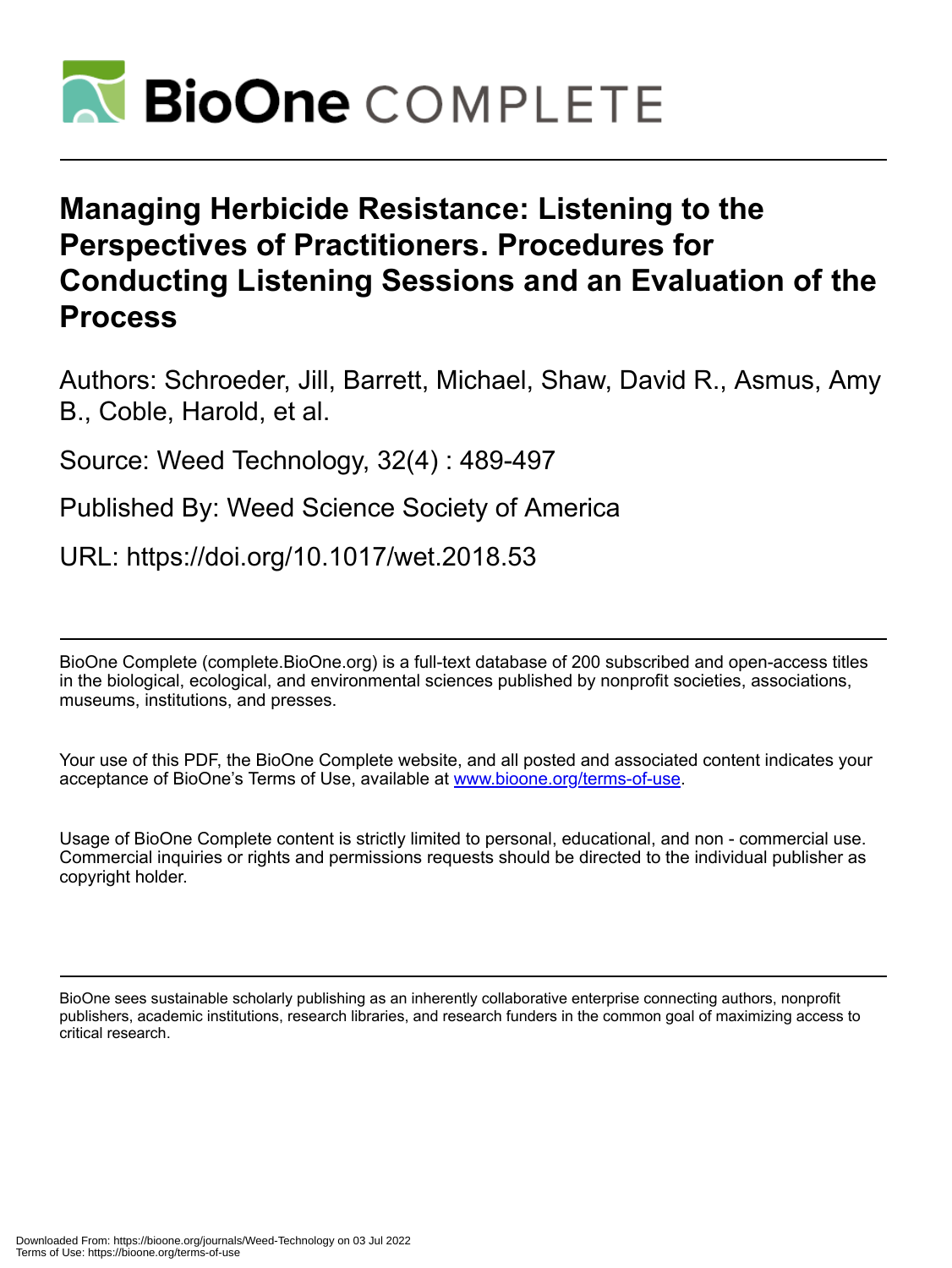## [cambridge.org/wet](https://www.cambridge.org/wet)

## Education/Extension

Cite this article: Schroeder J, Barrett M, Shaw DR, Asmus AB, Coble H, Ervin D, Jussaume Jr. RA, Owen MDK, Burke I, Creech CF, Culpepper AS, Curran WS, Dodds DM, Gaines TA, Gunsolus JL, Hanson BD, Jha P, Klodd AE, Kniss AR, Leon RG, McDonald S, Morishita DW, Schutte BJ, Sprague CL, Stahlman PW, Steckel LE and VanGessel MJ. (2018). Managing Herbicide Resistance: Listening to the Perspectives of Practitioners. Procedures for Conducting Listening Sessions and an Evaluation of the Process. Weed Technol 32:489–497. doi: 10.1017/wet.2018.53

Received: 9 February 2018 Revised: 10 March 2018 Accepted: 12 June 2018

Associate Editor:

William Johnson; Purdue University

#### Key words:

Herbicide resistance; listening sessions process.

#### Author for correspondence:

Jill Schroeder, U.S. Department of Agriculture Office of Pest Management Policy, Washington, DC 20250. (Email: [jill.](mailto:jill.schroeder@oce.usda.gov) [schroeder@oce.usda.gov\)](mailto:jill.schroeder@oce.usda.gov)

© Weed Science Society of America, 2018. This is an Open Access article, distributed under the terms of the Creative Commons Attribution licence (http://creativecommons. org/licenses/by/4.0/), which permits unrestricted reuse, distribution, and reproduction in any medium, provided the original work is properly cited.



## Managing Herbicide Resistance: Listening to the Perspectives of Practitioners. Procedures for Conducting Listening Sessions and an Evaluation of the Process

Jill Schroeder<sup>1</sup>, Michael Barrett<sup>2</sup>, David R. Shaw<sup>3</sup>, Amy B. Asmus<sup>4</sup>, Harold Coble<sup>5</sup>, David Ervin<sup>6</sup>, Raymond A. Jussaume Jr.,<sup>7</sup> Micheal D. K. Owen<sup>8</sup>, Ian Burke<sup>9</sup>, Cody F. Creech<sup>10</sup>, A. Stanley Culpepper<sup>11</sup>, William S. Curran<sup>12</sup>, Darrin M. Dodds<sup>13</sup>, Todd A. Gaines<sup>14</sup>, Jeffrey L. Gunsolus<sup>15</sup>, Bradley D. Hanson<sup>16</sup>, Prashant Jha<sup>17</sup>, Annie E. Klodd<sup>18</sup>, Andrew R. Kniss<sup>19</sup>, Ramon G. Leon<sup>20</sup>, Sandra McDonald<sup>21</sup>, Don W. Morishita<sup>22</sup>, Brian J. Schutte<sup>23</sup>, Christy L. Sprague<sup>24</sup>, Phillip W. Stahlman<sup>25</sup>, Larry E. Steckel<sup>26</sup> and Mark J. VanGessel<sup>27</sup>

<sup>1</sup>Agronomist/Weed Scientist, U.S. Department of Agriculture, Office of Pest Management Policy, Washington, DC, USA, <sup>2</sup>Professor, University of Kentucky, Lexington, KY, USA, <sup>3</sup>Giles Distinguished Professor of Weed Science, Office of Research and Economic Development, Mississippi State University, Mississippi State, MS, USA, <sup>4</sup>Owner/Agronomist, CCA, RMS-Asmus Farm Supply, Inc., Rake, IA, USA, <sup>5</sup>Professor Emeritus, North Carolina State University, Raleigh, NC, USA, <sup>6</sup>Professor Emeritus of Environmental Management and Economics and Senior Fellow, Institute for Sustainable Solutions, Portland State University, Portland, OR, USA, <sup>7</sup>Professor, Department of Sociology, Michigan State University, East Lansing, MI, USA, <sup>8</sup>University Professor and Associate Chair, Extension Weed Science, Iowa State University, Ames, IA, USA, <sup>9</sup>Associate Professor, Washington State University, Pullman, WA, USA, <sup>10</sup>Assistant Professor, University of Nebraska-Lincoln, Panhandle Research and Extension Center, Scottsbluff, NE, USA, 11Professor, University of Georgia, Tifton, GA, USA, 12Professor, Penn State University, University Park, PA, USA, <sup>13</sup>Associate Extension/Research Professor, Mississippi State University, Mississippi State, MS, USA, 14Assistant Professor (ORCID 0000-0003-1485-7665), Department of Bioagricultural Sciences and Pest Management, Colorado State University, Fort Collins, CO, USA, <sup>15</sup>Professor, Department of Agronomy and Plant Genetics, University of Minnesota, Saint Paul, MN, USA, <sup>16</sup>Cooperative Extension Specialist (ORCID 0000-0003-4462-5339), University of California, Davis, Davis, CA, USA, 17Associate Professor, Montana State University, Southern Agricultural Research Center, Huntley, MT, USA, <sup>18</sup>Extension Associate, Penn State University, University Park, PA, USA, <sup>19</sup>Associate Professor (ORCID: 0000-0003-2551-4959). University of Wyoming, Laramie, WY, USA, <sup>20</sup>Assistant Professor (ORCID 0000-0002-1924-3331), North Carolina State University, Raleigh, NC, USA, <sup>21</sup>Mountain West PEST, Fort Collins, CO, USA, <sup>22</sup>Professor of Weed Science and Extension Specialist, University of Idaho, Kimberly, ID, USA, <sup>23</sup>Assistant Professor, New Mexico State University, Las Cruces, NM, USA, <sup>24</sup>Professor, Michigan State University, East Lansing, MI, USA, <sup>25</sup>Professor and Research Weed Scientist, Kansas State University, KSU Agricultural Research Center, Hays, KS, USA, <sup>26</sup>Professor, University of Tennessee, Jackson, TN, USA and <sup>27</sup>Professor, University of Delaware, University of Delaware Carvel Research and Education Center, Georgetown, DE, USA

## Abstract

Seven half-day regional listening sessions were held between December 2016 and April 2017 with groups of diverse stakeholders on the issues and potential solutions for herbicideresistance management. The objective of the listening sessions was to connect with stakeholders and hear their challenges and recommendations for addressing herbicide resistance. The coordinating team hired Strategic Conservation Solutions, LLC, to facilitate all the sessions. They and the coordinating team used in-person meetings, teleconferences, and email to communicate and coordinate the activities leading up to each regional listening session. The agenda was the same across all sessions and included small-group discussions followed by reporting to the full group for discussion. The planning process was the same across all the sessions, although the selection of venue, time of day, and stakeholder participants differed to accommodate the differences among regions. The listening-session format required a great deal of work and flexibility on the part of the coordinating team and regional coordinators. Overall, the participant evaluations from the sessions were positive, with participants expressing appreciation that they were asked for their thoughts on the subject of herbicide resistance. This paper details the methods and processes used to conduct these regional listening sessions and provides an assessment of the strengths and limitations of those processes.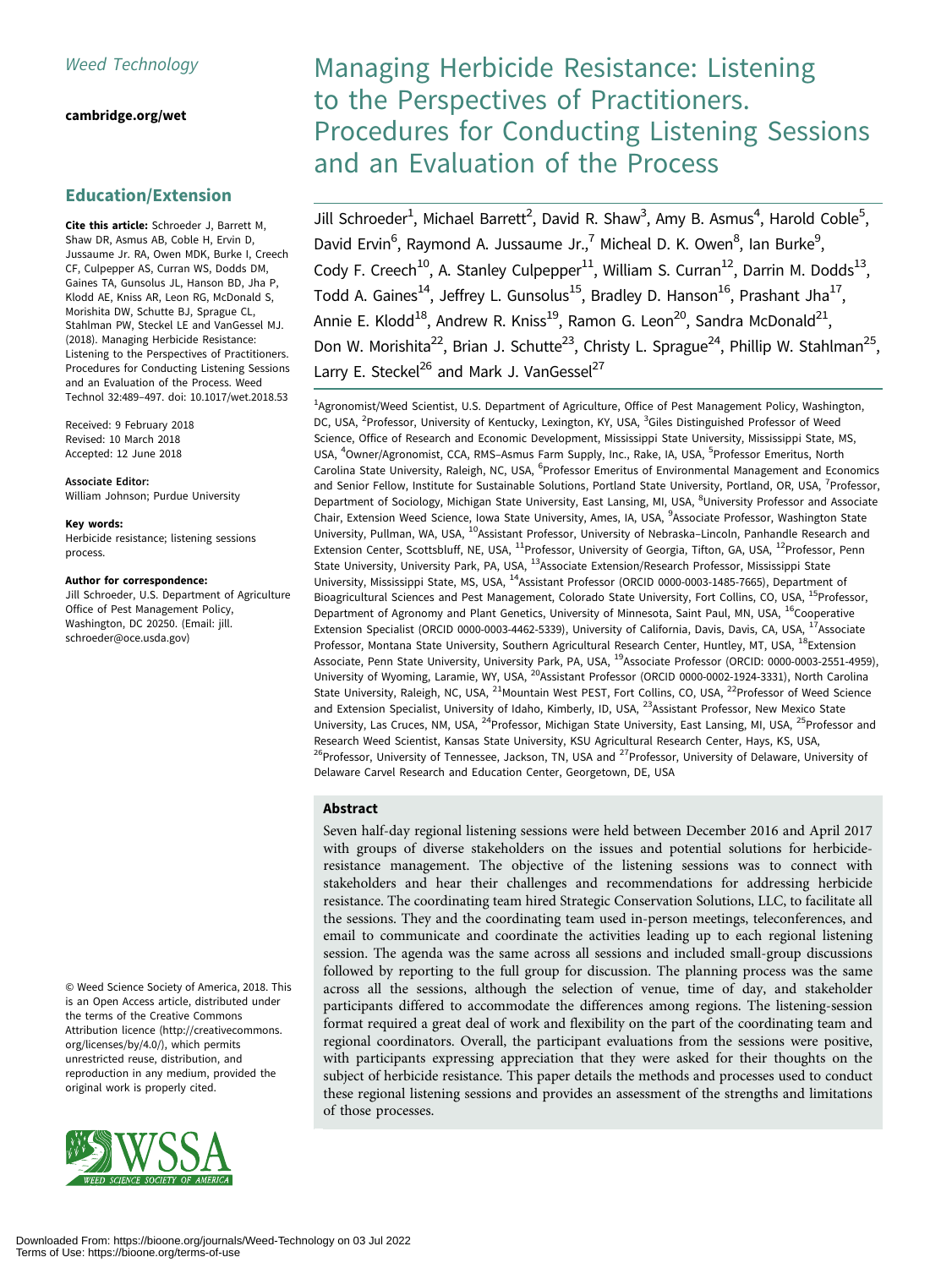#### <span id="page-2-0"></span>Introduction

Weed scientists' efforts to educate and inform farmers, advisers, and others about the need to diversify weed management and adopt best management practices (BMPs) to combat herbicide-resistance evolution have produced mixed results. We do not know or understand the reasons farmers do not implement these BMPs or the challenges they have had in adopting them. To change this, we felt it was important to understand the grassroots concerns and challenges, plus

successful and unsuccessful approaches to herbicide-resistance management (HRM) implemented by farmers and others who are dealing directly with herbicide resistance. As a first attempt to gather this kind of information on a national scale, the Herbicide Resistance Education Committee (HREC) of the Weed Science Society of America (WSSA), with the help of local weed scientists and professional facilitators, conducted seven regional listening sessions around the United States. The objective was to connect with stakeholders and hear their challenges and recommendations for addressing herbicide resistance. This paper details the methods and processes used to conduct these regional listening sessions and provides an assessment of the strengths and limitations of those processes. The companion paper "Innovative Approaches to Manage Wicked Herbicide Resistance: Lessons from the Field" describes and discusses the key outcomes from the listening sessions (Schroeder et al. [2018](#page-9-0)).

#### Methods

## Process to Develop Listening-Session Timeline, Goals, and Agenda

A three-member coordinating team, the HREC chair and two members, led the planning and work process throughout the project. They communicated regularly by phone and email and coordinated with the professional facilitators hired to lead the sessions to ensure progress was being made. Strategic Conservation Solutions, LLC, was the group contracted for facilitation services. The HREC invited and received the endorsement of the U.S. regional weed science society presidents as well as their suggestions for leaders within the identified listening-session regions to coordinate the sessions. The HREC solicited financial support for the listening sessions from the U.S. Department of Agriculture Animal Plant Health Inspection Service (USDA-APHIS), the United Soybean Board (USB), and the WSSA. The HREC then reached out to selected leading academic weed scientists within each identified region, all of whom agreed to serve as coordinators for their sessions (Table 1).

#### Initial Planning Meeting

The HREC and regional coordinators conducted conference calls and email exchanges in preparation for a 1-day planning meeting in August 2016. Before the meeting, the regional coordinators were asked to provide input into the goals for the listening sessions, the stakeholders who should be involved, the listening-session topics, and their definition of success. The regional coordinators from the Northeast, Great Plains, Midwest, and Southwest were able to respond and provided perspectives that formed the basis for a rich discussion at the planning meeting [\(Table 2\)](#page-3-0).

Representatives of the HREC, one regional coordinator per region, and representatives from the USB, the USDA-APHIS, the USDA Office of Pest Management Policy, and the U.S. Environmental Protection Agency Office of Pesticide Programs attended the August planning meeting. The objectives of the planning meeting were to determine the desired outcomes of the listening sessions; to delineate the roles and responsibilities of the facilitators, the HREC,

Table 1. Regions and regional coordinators for the herbicide-resistance listening sessions.

| Region and states included                                 | Date and location <sup>a</sup>    | Coordinators <sup>b</sup>                                                                                     |
|------------------------------------------------------------|-----------------------------------|---------------------------------------------------------------------------------------------------------------|
| Midsouth                                                   | December 5, 2016                  | Darrin M. Dodds                                                                                               |
| MO, TN, AR, MS, LA                                         | Starkville, MS                    | Larry E. Steckel                                                                                              |
| Northeast<br>PA, MD, DE, NY, VA, WV                        | January 18, 2017<br>Lancaster, PA | William S. Curran<br>Mark J. VanGessel<br>Annie E. Klodd                                                      |
| Northwest                                                  | January 24, 2017                  | lan Burke                                                                                                     |
| WA, OR, ID, MT, UT, NV                                     | Pasco, WA                         | Don W. Morishita                                                                                              |
| Southwest                                                  | February 15, 2017                 | Bradley D. Hanson                                                                                             |
| CA, AR, NM                                                 | Tulare, CA                        | Brian J. Schutte                                                                                              |
| <b>Great Plains</b><br>KS, NE, CO, WY, MT                  | February 17, 2017<br>Holyoke, CO  | Phillip W. Stahlman<br>Todd A. Gaines<br>Andrew R. Kniss<br>Cody F. Creech<br>Prashant Jha<br>Sandra McDonald |
| Midwest                                                    | March 4, 2017                     | Christy L. Sprague                                                                                            |
| IA, IL, IN, OH, MN, WI, ND, SD, KS, KY, MI, MO, NC, NE, TN | San Antonio, TX                   | Jeffrey L. Gunsolus                                                                                           |
| Southeast                                                  | March 30, 2017                    | Ramon G. Leon                                                                                                 |
| GA, FL, NC, SC, AL                                         | Waynesboro, GA                    | <b>Stanley Culpepper</b>                                                                                      |

<sup>a</sup>The Midsouth meeting was held in conjunction with the Mississippi State University Row Crop Short Course; the Northwest meeting was held in conjunction with the Far West Agribusiness Association meeting; the Southwest meeting was held in conjunction with the World Ag Expo; the Great Plains meeting was held in conjunction with the Farming Evolution 2017 conference; and the Midwest meeting was held in conjunction with the Commodity Classic, which was located outside the region in Texas. <sup>b</sup>D. M. Dodds, Mississippi State University; L. E. Steckel, University of Tennessee; W. S. Curran, Penn State University; M. J. VanGessel, University of Delaware; A. E. Klodd, Penn State University; I. Burke, Washington State University; D. W. Morishita, University of Idaho; B. D. Hanson, University of California, Davis; B. J. Schutte, New Mexico State University; P. W. Stahlman, Kansas State University; T. A. Gaines, Colorado State University; A. R. Kniss, University of Wyoming; C. F. Creech, University of Nebraska– Lincoln; P. Jha, Montana State University; S. McDonald, Mountain West PEST; C. L. Sprague, Michigan State University; J. L. Gunsolus, University of Minnesota; R. G. Leon, North Carolina State University (formerly University of Florida); S. Culpepper, University of Georgia.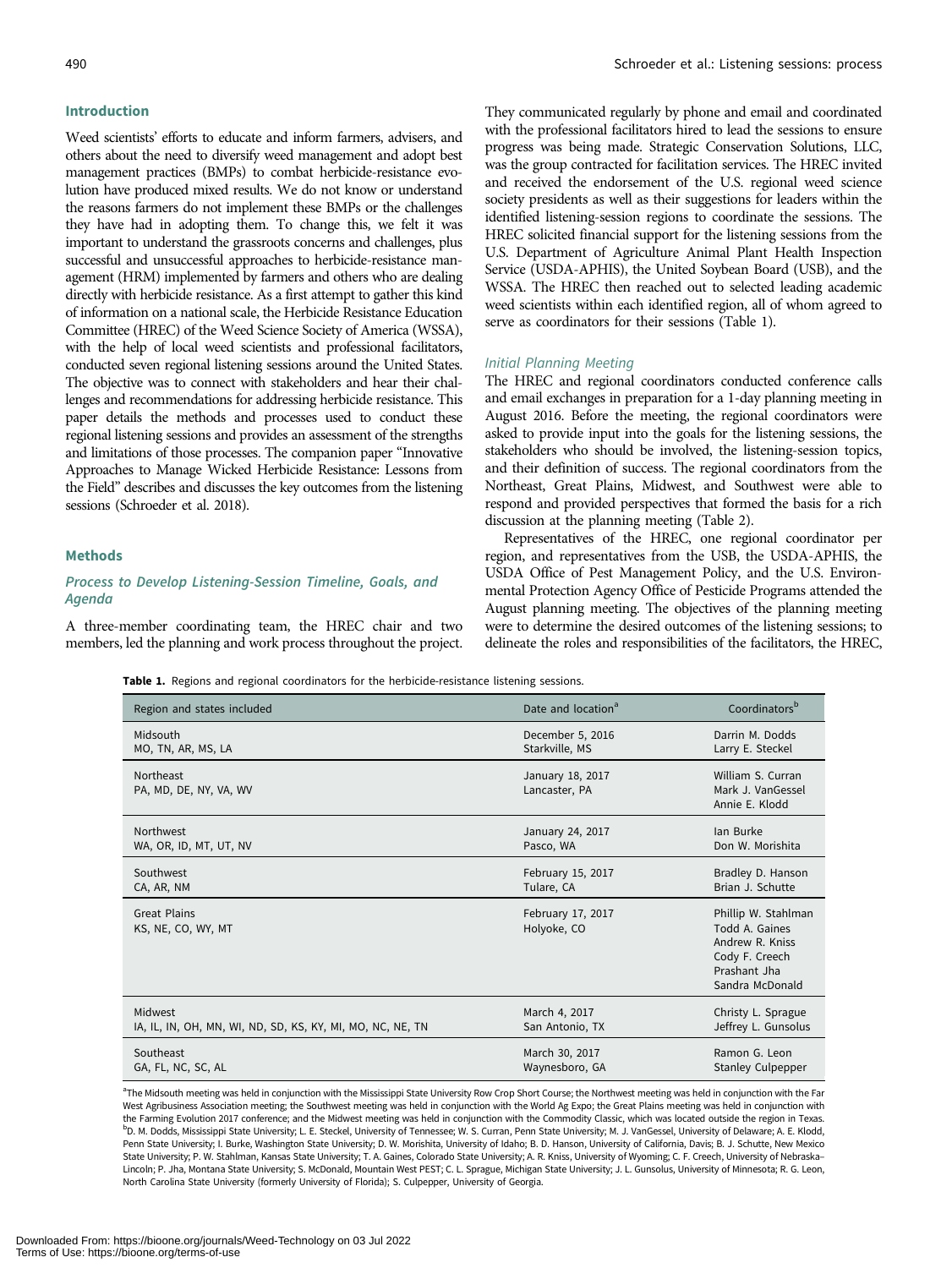| Question 1.         | What is/are the goal(s) for you and your region in hosting this listening session?                                                                                                                                                                                                                                                                                                                                                                                                                                                                                                                                                                                                                                                                                                                                                                                                                                                                                                                                                                                                                                                                                                                                                                                                                                                                                                                                                                                                                                                                                                                                                                      |
|---------------------|---------------------------------------------------------------------------------------------------------------------------------------------------------------------------------------------------------------------------------------------------------------------------------------------------------------------------------------------------------------------------------------------------------------------------------------------------------------------------------------------------------------------------------------------------------------------------------------------------------------------------------------------------------------------------------------------------------------------------------------------------------------------------------------------------------------------------------------------------------------------------------------------------------------------------------------------------------------------------------------------------------------------------------------------------------------------------------------------------------------------------------------------------------------------------------------------------------------------------------------------------------------------------------------------------------------------------------------------------------------------------------------------------------------------------------------------------------------------------------------------------------------------------------------------------------------------------------------------------------------------------------------------------------|
| Northeast           | To help inform the direction of the summit with more regional and local information. We also want to provide education to our clientele.<br>What do we need to do differently to get the message out? Need to think about how we deal with different clientele groups-dealers<br>vs. farmers. We want to influence state, regional, and national policy. We hope this effort leads to real change in the field.                                                                                                                                                                                                                                                                                                                                                                                                                                                                                                                                                                                                                                                                                                                                                                                                                                                                                                                                                                                                                                                                                                                                                                                                                                         |
| Southwest           | To provide an opportunity for stakeholder discussions on the strategies and situations that prevent or enhance the development and<br>spread of herbicide-resistant weeds in croplands and infrastructure environments across Arizona, California, and New Mexico.                                                                                                                                                                                                                                                                                                                                                                                                                                                                                                                                                                                                                                                                                                                                                                                                                                                                                                                                                                                                                                                                                                                                                                                                                                                                                                                                                                                      |
| <b>Great Plains</b> | Achieve a better understanding of farmer and land manager decision-making considerations and processes and identify the greatest<br>impediments and needs to implement herbicide-resistance management.                                                                                                                                                                                                                                                                                                                                                                                                                                                                                                                                                                                                                                                                                                                                                                                                                                                                                                                                                                                                                                                                                                                                                                                                                                                                                                                                                                                                                                                 |
| <b>Question 2</b>   | Who are the major stakeholders who influence the weed management decision-making process—both directly and indirectly in your<br>region, and who should be represented in the listening sessions?                                                                                                                                                                                                                                                                                                                                                                                                                                                                                                                                                                                                                                                                                                                                                                                                                                                                                                                                                                                                                                                                                                                                                                                                                                                                                                                                                                                                                                                       |
| Northeast           | Ag retailers, private consultants, commodity agronomists, farmers first; crop protection sales second; extension and federal and state<br>agencies third.                                                                                                                                                                                                                                                                                                                                                                                                                                                                                                                                                                                                                                                                                                                                                                                                                                                                                                                                                                                                                                                                                                                                                                                                                                                                                                                                                                                                                                                                                               |
| Southwest           | Growers, retailers, university extension specialists, pest-control industry representatives, grower group and commodity organization<br>representatives, pest control advisers, agronomists employed by food processors, irrigation district managers, vegetation<br>management specialists with state or local departments of transportation.                                                                                                                                                                                                                                                                                                                                                                                                                                                                                                                                                                                                                                                                                                                                                                                                                                                                                                                                                                                                                                                                                                                                                                                                                                                                                                          |
| <b>Great Plains</b> | Neighbors, advisers, crop consultants, and local retailers have the greatest influence within the regulations of federal programs (NRCS,<br>FSA, etc.) and constraints of landowners (many unaware or uncaring about resistance issues). The latter group are often unwilling to<br>share increased costs associated with resistance management in crop share arrangements. University research and extension<br>specialists influence many directly and many more indirectly. Most advisers and crop consultants get much of their information from<br>university and industry reps.                                                                                                                                                                                                                                                                                                                                                                                                                                                                                                                                                                                                                                                                                                                                                                                                                                                                                                                                                                                                                                                                   |
| Midwest             | Farmers                                                                                                                                                                                                                                                                                                                                                                                                                                                                                                                                                                                                                                                                                                                                                                                                                                                                                                                                                                                                                                                                                                                                                                                                                                                                                                                                                                                                                                                                                                                                                                                                                                                 |
| Question 3          | What questions/topics would you like to ask the group attending your listening session and are there things we can address in<br>common across all seven sessions?                                                                                                                                                                                                                                                                                                                                                                                                                                                                                                                                                                                                                                                                                                                                                                                                                                                                                                                                                                                                                                                                                                                                                                                                                                                                                                                                                                                                                                                                                      |
| Northeast           | Economics—How do you sell prevention? What is HRM to you? How can we promote non-chemical approaches? What are the university<br>resources to aid IWM [integrated weed management]? Provide regional success stories that include management diversity; what about<br>importing vs. selecting for resistance? What motivates someone to adopt IWM or more ecologically based weed management?                                                                                                                                                                                                                                                                                                                                                                                                                                                                                                                                                                                                                                                                                                                                                                                                                                                                                                                                                                                                                                                                                                                                                                                                                                                           |
| Southwest           | How prevalent are herbicide-resistant weeds in each of the regions and cropping systems discussed at the listening sessions? For crops<br>and regions with few reports of herbicide-resistant weeds, how are weeds managed? What are the primary weed management<br>strategies used in crops and regions with severe resistance problems? For crops and regions with severe resistance problems, are<br>there examples of successful resistance management interventions? For these scenarios, what are the details with respect to practice,<br>farm, and farmer? How do growers with and without herbicide-resistant weeds perceive the threat of herbicide resistance relative to<br>other problems challenging crop production? What is the level of knowledge on herbicide-resistant weed management (HRM) among<br>growers and consultants? Do they consider the full suite of practices presented in Norsworthy et al. 2012? For participants with direct<br>financial connections to crop production (growers), what prevents adoption of HRM practices? What accelerates adoption of HRM<br>practices? For participants with indirect connections to crop production (irrigation districts, DOTs [departments of transportation]),<br>what prevents adoption of HRM practices? What accelerates adoption of HRM practices? Is the adoption of HRM practices influenced<br>by conservation programs, contracts with food processor and/or government regulations? If so, how? How can industry and university<br>resources be used to promote HRM adoption? According to growers and consultants, where do herbicide-resistant weeds originate? |
| <b>Great Plains</b> | What are the major impediments to implementing proactive weed management practices? What are their needs from research<br>institutions and industry that are not being addressed adequately or at all? Other than new herbicides (a given), what do they need<br>from industry? What is the best way to communicate to reach and educate those on the fringes—those not practicing HRM?                                                                                                                                                                                                                                                                                                                                                                                                                                                                                                                                                                                                                                                                                                                                                                                                                                                                                                                                                                                                                                                                                                                                                                                                                                                                 |
| Midwest             | Who do you think the key stakeholders should be? What are the major farm economic influences that affect HRM? What industry<br>incentives are available and do they pose any barriers? Are enough university resources available to aid HRM? Are there existing<br>community resources/networks that can be tapped to assist with HRM? Would you share any regional success stories regarding HRM<br>as well as failures? Are the messages received on HRM from different sources in agreement? What is the sense of importance in your<br>region concerning HRM? Are the approaches to HRM in your region working, being adopted? What is needed from the different sources<br>to address resistance?                                                                                                                                                                                                                                                                                                                                                                                                                                                                                                                                                                                                                                                                                                                                                                                                                                                                                                                                                  |
| <b>Question 4</b>   | How do you define success for your listening session?                                                                                                                                                                                                                                                                                                                                                                                                                                                                                                                                                                                                                                                                                                                                                                                                                                                                                                                                                                                                                                                                                                                                                                                                                                                                                                                                                                                                                                                                                                                                                                                                   |
| Northeast           | Attendees think it's worth their time; good attendance with the right people;<br>engaged audience; accomplish what the WSSA needs; identify the current state of HRM in our region; the information actually benefits<br>our stakeholders—doesn't just remain internal; helps us develop a needs assessment for our region.                                                                                                                                                                                                                                                                                                                                                                                                                                                                                                                                                                                                                                                                                                                                                                                                                                                                                                                                                                                                                                                                                                                                                                                                                                                                                                                             |
| Southwest           | Constructive dialogue that encourages input from individuals with different points of view. A report summarizing expert-derived<br>knowledge on the severity, attitudes, and possible solutions for herbicide-resistant weeds in crop fields and supporting lands in the<br>Southwest. A list of potential speakers for the Herbicide Resistance Summit scheduled for 2018.                                                                                                                                                                                                                                                                                                                                                                                                                                                                                                                                                                                                                                                                                                                                                                                                                                                                                                                                                                                                                                                                                                                                                                                                                                                                             |
| <b>Great Plains</b> | Did the listening session reach stakeholders who seldom attend traditional extension and industry education? Did the organizers learn<br>anything from stakeholder input they were not already aware of or become aware of need for different approach(es) and information?                                                                                                                                                                                                                                                                                                                                                                                                                                                                                                                                                                                                                                                                                                                                                                                                                                                                                                                                                                                                                                                                                                                                                                                                                                                                                                                                                                             |

<span id="page-3-0"></span>Table 2. Responses from four of seven regions on regional goals, stakeholders, and meeting objectives before the planning meeting August 2016.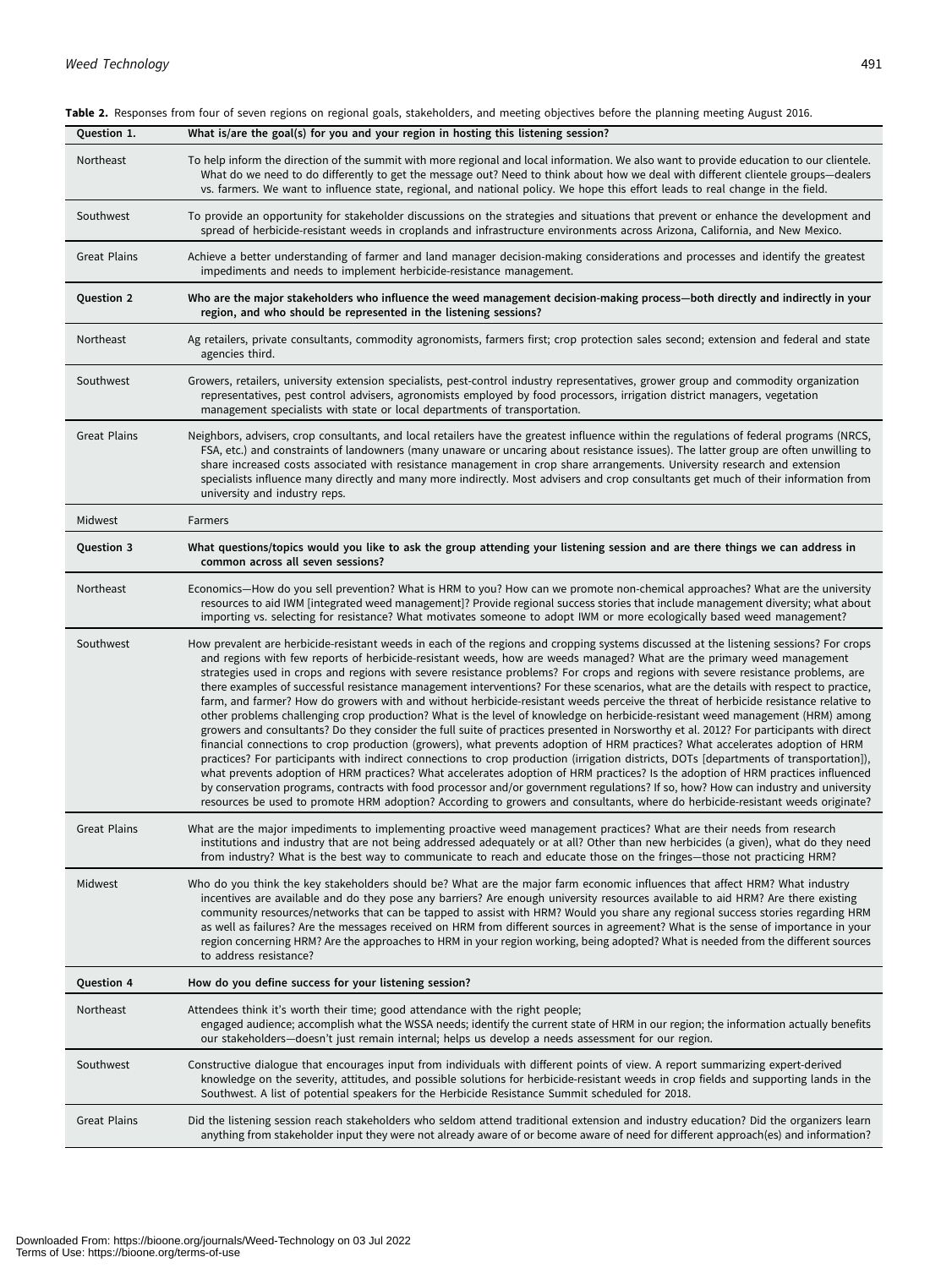#### <span id="page-4-0"></span>Table 3. Regional descriptions of their approach to identifying invitees.

| Midsouth            | The coordinators held the listening session the morning before the start of an existing meeting. They invited individuals who had been<br>past attendees of the meeting, advertised in local and regional media as well as through blogs, etc. The non-targeted approach<br>resulted in a mix of consultants, dealers, farmers, private industry, and others.                                                                                                                                                                                                                                                                                                                                                                                                                                                                                                                                                                                                                                                                                                                                                                                                  |
|---------------------|----------------------------------------------------------------------------------------------------------------------------------------------------------------------------------------------------------------------------------------------------------------------------------------------------------------------------------------------------------------------------------------------------------------------------------------------------------------------------------------------------------------------------------------------------------------------------------------------------------------------------------------------------------------------------------------------------------------------------------------------------------------------------------------------------------------------------------------------------------------------------------------------------------------------------------------------------------------------------------------------------------------------------------------------------------------------------------------------------------------------------------------------------------------|
| Northeast           | In Pennsylvania and New York, the coordinators identified about 35 individuals that they wanted to personally invite and included mostly<br>ag chemical dealers and consultants from companies like Helena and Growmark as well as independent consultants. In addition, the<br>coordinators invited Department of Ag, Farm Bureau, and a few targeted farmers. They also contacted several organizations and asked<br>if they could send out a general invite to their membership. These organizations included Penn Ag Industries, an organization that<br>represents the major agriculture retailers in the state, the PA Soybean Board (board members only), Pennsylvania Agronomic<br>Education Society, and the Keystone Crops Conference attendance list. In addition, the coordinators recruited Pennsylvania county-<br>based extension educators and weed scientists from Cornell and Rutgers to help facilitate the listening session. In Delaware, a<br>targeted group of 20 farmers and 5 agronomists from vegetable processing companies were invited; 10 ag chemical dealers were<br>contacted as well as the Delaware Noxious Weed Specialist. |
| Northwest           | The coordinators worked with the Far West Agribusiness Association (FWAA) to select an initial list of about 95 invitees. They identified 5<br>participant categories: field or account managers who were thought to know something about herbicide MOA, research biologists with<br>regional companies, active farmers on commodity commission groups, public research scientists, and governmental workers that<br>made herbicide-related policy decisions.                                                                                                                                                                                                                                                                                                                                                                                                                                                                                                                                                                                                                                                                                                  |
| Southwest           | In an attempt to represent the diversity of views on HRW [herbicide-resistant weeds] in the Southwest, invitees were targeted using an<br>online survey advertised via blog posts, Social Media, and several Cooperative Extension newsletters; a request for potential invitees<br>was sent out to Cooperative Extension colleagues via direct emails and also discipline- and crop system-based university internal<br>message boards; personal invitations to individuals on the coordinators' own contact lists; and several direct solicitations to<br>additional individuals to ask them to represent specific sectors, regions, or industries.                                                                                                                                                                                                                                                                                                                                                                                                                                                                                                          |
| <b>Great Plains</b> | Committee members were responsible for inviting participants from their states. However, they agreed to try for stakeholder group<br>diversity with a target of 50% farmers. Stakeholder groups contacted for nominations included Farm Bureau, county extension agents<br>and area agronomists, corporate offices of Crop Quest, Servi-Tech, Frontier Ag, Independent Crop Consultant, blind phone calls, and<br>following leads from a variety of sources.                                                                                                                                                                                                                                                                                                                                                                                                                                                                                                                                                                                                                                                                                                   |
| Midwest             | The highest priority was inviting corn and soybean farmers, and as a result, we held the listening session at the Commodity Classic in San<br>Antonio, TX. This venue also attracts crop consultants, agrichemical manufacturers, and retail dealers. State corn and soybean<br>commodity board leadership and selected farmers, crop advisers and agribusiness contacts received approximately 225 email<br>invitations. The coordinators contacted Extension Weed Scientists in Midwestern states for input regarding the contact information for<br>potential attendees. We expanded our invitations to include several seed companies, machinery manufacturers, bankers, Practical<br>Farmers of Iowa, and the Nature Conservancy.                                                                                                                                                                                                                                                                                                                                                                                                                         |
| Southeast           | Participants were invited in two ways: (1) open invitations at extension meetings and (2) directly contacting via phone and email<br>potential participants that the organizers knew were very familiar with HR [herbicide-resistance] issues in the area, and that<br>represented different groups (i.e., farmers, sales reps, extension agents, local regulatory agencies, etc.). The first approach was to try<br>to have a large number of participants, and the second approach was to ensure a diverse and representative group. The majority of<br>stakeholders invited were directly or indirectly associated with row-crop production, predominantly cotton, corn, soybean, and<br>peanut. However, fruit and vegetable growers and industry representatives were directly contacted to ensure their participation.                                                                                                                                                                                                                                                                                                                                   |

and the regional coordinators; to develop an agenda framework for the listening sessions; to discuss the target audience; and to set a timeline for preparing for the sessions. Strategic Conservation Solutions, LLC, facilitated the planning meeting, and the planning group reviewed the desired outcomes submitted by the Northeast, Great Plains, Midwest, and Southwest regions ([Table 2](#page-3-0)) and agreed on three goals for the listening sessions. These were: (1) to gain an understanding of the stakeholders and their goals and concerns related to HRM; (2) to gain an understanding of regional differences in herbicide-resistance issues and solutions, including successes and failures as well as challenges and needs; and (3) to identify decisionmaker needs for addressing barriers and how key stakeholder groups can assist in meeting those needs.

#### Roles and Responsibilities—Regional Coordinators

The key roles of the regional coordinators were to work with the facilitators to select the locations and dates for their listening sessions, develop the participant lists, issue invitations, and organize and host the meetings ([Table 1](#page-2-0)). After much discussion about the range of stakeholders who could either contribute to or learn from the listening sessions, the planning committee decided that the coordinators were in the best position to determine the participant lists, because key stakeholders could differ between

Downloaded From: https://bioone.org/journals/Weed-Technology on 03 Jul 2022 Terms of Use: https://bioone.org/terms-of-use

regions. The approaches taken by each region for identifying individuals to invite are described in Table 3.

#### Roles and Responsibilities—HREC

The HREC, led by the coordinating team, was responsible for communication with the full planning committee, weed science societies, and funders. In addition, the HREC developed a template of an invitation letter for the regional coordinators to use. HREC members would attend each session to represent WSSA, arrange for audio recording and transcription of recordings, take notes of the discussion, collect and summarize session reports and evaluations, and draft the final report covering all sessions. The HREC worked with the facilitators to draft the materials used at each listening session. Social scientists Raymond A. Jussaume and David Ervin volunteered that one of them would attend each of the listening sessions to provide an evaluation from a social science perspective. The rest of attending committee members provided assistance where needed. The role of the social scientists and HREC members was to listen to the conversations of invited participants, not to participate themselves. Individual HREC members volunteered to have the table notes summarized, to have the session evaluations summarized, and to have the recordings of group discussions transcribed for all the sessions. One WSSA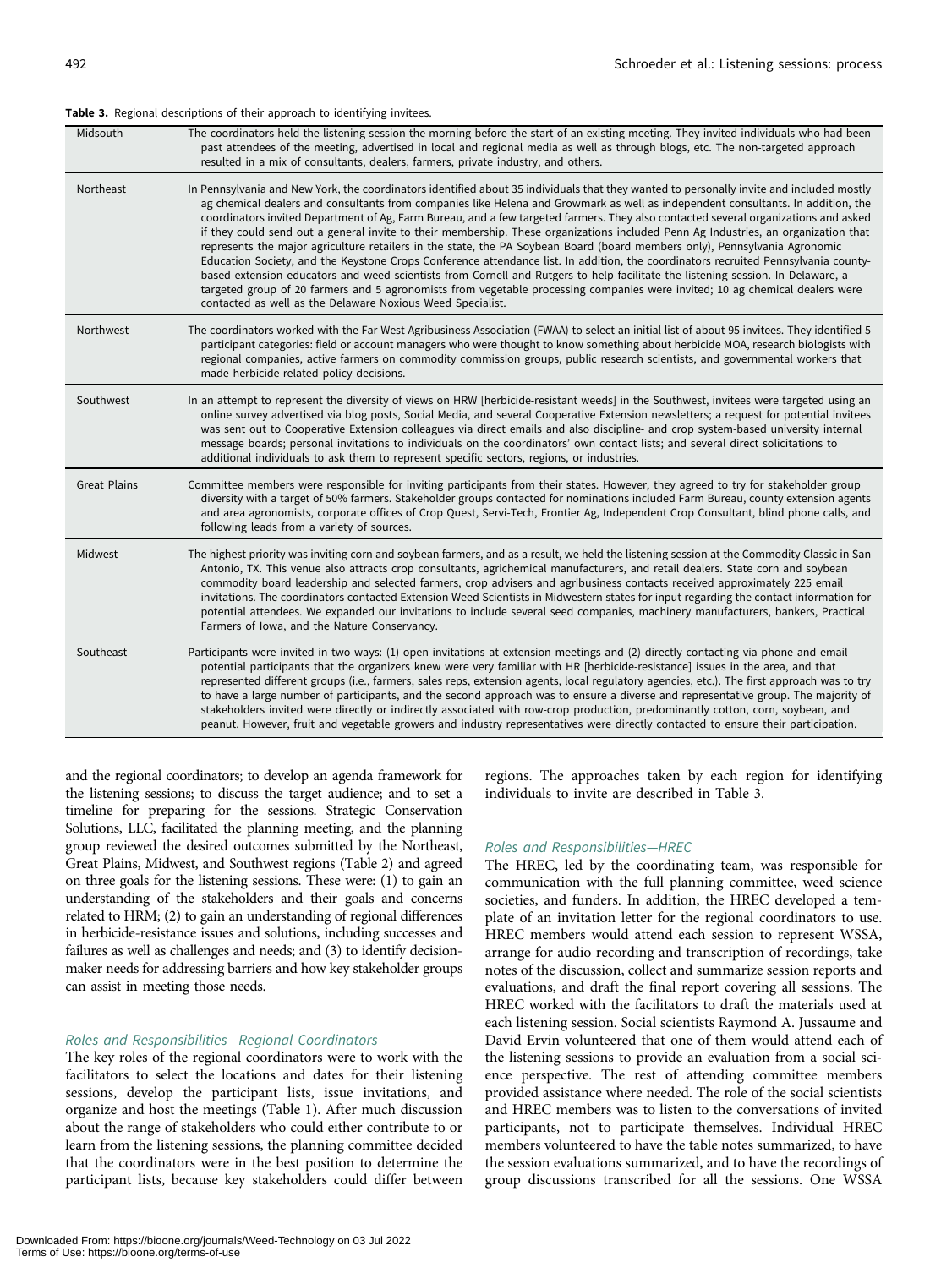volunteer took photographs of flip charts generated at each session and shared them with the core writing committee.

#### Roles and Responsibilities—Facilitators

Strategic Conservation Solutions, LLC, facilitated the development of the agenda by the HREC and the regional coordinators, developed instruction guides and session materials in coordination with the planning committee, led pre-session planning calls for each region, and facilitated each regional listening session. The materials prepared for the regional listening-session coordinators are included in Appendixes A–K in the Supplementary Material. The materials include instructions to the coordinators and HREC participants, agendas, worksheets, and forms—basically a stepby-step approach for each listening session. The planning committee agreed after considerable discussion that all regions should use the same agenda for their listening sessions to allow comparisons across regions (Table 4).

#### Process over the Course of the Listening Sessions

The HREC chair organized a debriefing call for the planning committee after the first listening session in the Midsouth. As a result of the call and the assessment of the Midsouth coordinators, portions of the agenda were revised. The "Sharing our Voices" session was initially conceived as simply asking stakeholders to share any new perspectives they had gained during the day. After the Midsouth listening session, this activity became a conversation about new perspectives on weed management between three or four representative stakeholders who were attending the listening session and were identified by HREC observers and the facilitator, Bruce Knight, during the session. The final section, "A New Approach: Sharing Linkages, Connections and Recommendations," was initially designed as a quick "popcorn" style sharing of ideas among the group. The Midsouth coordinators recommended adopting a different approach or dropping this section entirely. The final section was revised so that the participants were asked to make recommendations to universities, industry, government, and other groups regarding what is needed to address herbicide resistance. Other adjustments made after the Midsouth listening session included slight changes to the report-out sessions in which participants were asked to "vote" on their top three challenges and barriers and their top three wants and needs using colored dots.

The coordinating team arranged for an individual debriefing call or discussion with the other session coordinators after each listening session to learn their assessment of the listening session they coordinated. The HREC coordinating team also identified a core writing team who then discussed by phone the report format, issues of concern, and responsibilities before writing the final report draft. The core writing team (seven persons from the HREC) met in April 2017 to outline the first draft of the report. Once the draft was complete, the draft report was sent to the full planning committee (regional coordinators and the HREC) for review. The core writing team met again in August 2017 to discuss the reviews and begin the revision process. A second draft was sent to the planning committee in November 2017 for review before finalizing the document and drafting an executive summary for public distribution.

#### Discussion and Evaluation

#### Assessment of the Invitation Process

The regional coordinators were asked to provide information about the process used to identify potential participants in their sessions Table 4. The template for the agenda for regional listening sessions.

|                                 | $\circ$                                                                                                                                                                                                                                                                                                                                                                                                                                                                                                                                                                                                                                                                                                                                                                                                  |  |
|---------------------------------|----------------------------------------------------------------------------------------------------------------------------------------------------------------------------------------------------------------------------------------------------------------------------------------------------------------------------------------------------------------------------------------------------------------------------------------------------------------------------------------------------------------------------------------------------------------------------------------------------------------------------------------------------------------------------------------------------------------------------------------------------------------------------------------------------------|--|
|                                 | Regional Herbicide Resistance Listening Session<br>of the Weed Science Society of America<br>Date<br>Location<br>AGENDA template                                                                                                                                                                                                                                                                                                                                                                                                                                                                                                                                                                                                                                                                         |  |
| 45 minutes                      | Check-in and Refreshments                                                                                                                                                                                                                                                                                                                                                                                                                                                                                                                                                                                                                                                                                                                                                                                |  |
| 15 minutes                      | Opening: Setting the Stage<br>• Welcome - Regional Listening Session Meeting<br>Coordinators<br>WSSA Goals & Plans for the Regional Listening Sessions -<br><b>WSSA Representative</b><br>• Listening Session Overview and Ground Rules - Meeting<br>Facilitators Julie and Bruce Knight, Strategic Conservation<br>Solutions, LLC                                                                                                                                                                                                                                                                                                                                                                                                                                                                       |  |
| 30 minutes                      | A Herbicide Resistance Conversation: Some Stakeholder<br>Perspectives<br>Name, affiliation<br>Name, affiliation<br>Name, affiliation<br>Name, affiliation<br>Name, affiliation<br>Questions for 20-30 Minute Conversation, Moderated by<br>Bruce Knight, Strategic Conservation Solutions, LLC:<br>• What is your "story" related to herbicide resistance<br>management? Have you changed any of your weed<br>management approaches as a result of concern for<br>herbicide resistance?<br>• How would you define the herbicide resistance<br>management issue? How pervasive do you feel the issue is<br>in your area?<br>• What is working for you? What is working in your area?<br>• What do you perceive to be the biggest challenge<br>facing the ag sector on herbicide resistance<br>management? |  |
| 30 minutes                      | Table Discussion: Personal Perspectives and Defining the<br><b>Issues</b>                                                                                                                                                                                                                                                                                                                                                                                                                                                                                                                                                                                                                                                                                                                                |  |
| 30 minutes                      | Group discussion captured on flip charts: Sharing Table<br>Insights                                                                                                                                                                                                                                                                                                                                                                                                                                                                                                                                                                                                                                                                                                                                      |  |
| 15 minutes                      | <b>Break</b>                                                                                                                                                                                                                                                                                                                                                                                                                                                                                                                                                                                                                                                                                                                                                                                             |  |
| 45 minutes                      | Table Discussion: How to Manage the Herbicide Resistance<br>Problem<br>• Challenges and Barriers<br>• Experiences and Successes<br>Wants and Needs                                                                                                                                                                                                                                                                                                                                                                                                                                                                                                                                                                                                                                                       |  |
| 60 minutes                      | Group discussion captured on flip charts: Report Out and<br>Facilitated Discussion followed by voting on top three<br>within categories.                                                                                                                                                                                                                                                                                                                                                                                                                                                                                                                                                                                                                                                                 |  |
| 15 minutes                      | Sharing our Voices: New Perspectives (conversation with<br>representative stakeholders)                                                                                                                                                                                                                                                                                                                                                                                                                                                                                                                                                                                                                                                                                                                  |  |
| 20 minutes                      | A New Approach: Sharing Linkages, Connections and<br>Recommendations (captured on flip charts)                                                                                                                                                                                                                                                                                                                                                                                                                                                                                                                                                                                                                                                                                                           |  |
| 10 minutes                      | Wrap Up<br>Adjourn and Turn in Evaluation/Feedback Forms                                                                                                                                                                                                                                                                                                                                                                                                                                                                                                                                                                                                                                                                                                                                                 |  |
|                                 | THANK YOU FOR YOUR ACTIVE PARTICIPATION!                                                                                                                                                                                                                                                                                                                                                                                                                                                                                                                                                                                                                                                                                                                                                                 |  |
| Special thanks to our sponsors: |                                                                                                                                                                                                                                                                                                                                                                                                                                                                                                                                                                                                                                                                                                                                                                                                          |  |

([Table 3\)](#page-4-0). In addition, they were asked to provide their assessments of how well their processes worked and who they might have missed as a result of their approaches [\(Table 5](#page-6-0)). The regional coordinators were limited, in many cases, by their relationships with potential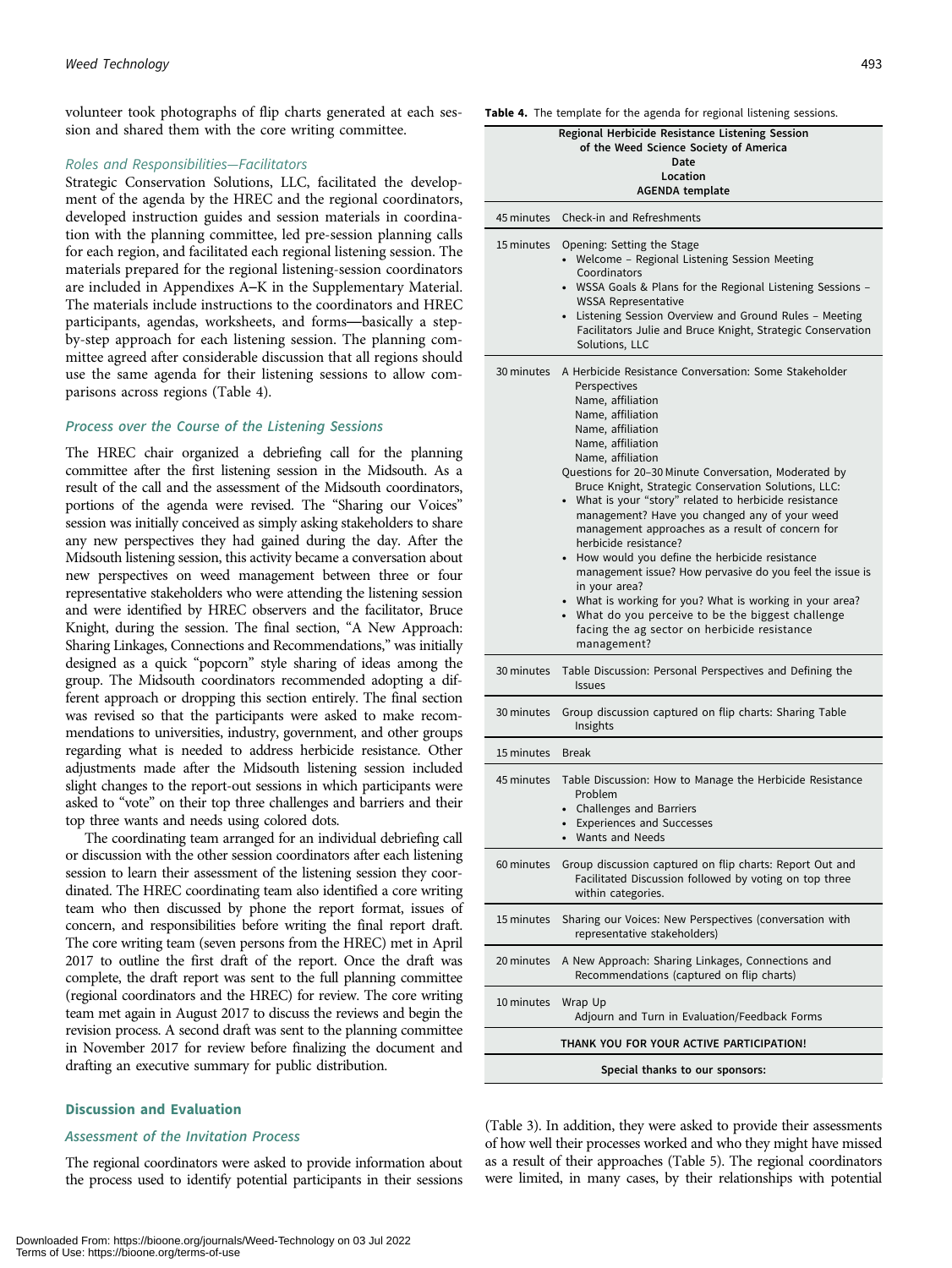#### <span id="page-6-0"></span>Table 5. Regional input on invitation process: assessment of the approach and who was missed by the coordinators.

| Midsouth  | The Midsouth region included the states of Missouri, Tennessee, Alabama, Mississippi, Arkansas, and Louisiana. The coordinators felt<br>their process of identifying attendees worked very well. The crowd size was very large, at close to 180 attendees; however, the<br>attendees were very influential. We had 40,000 acres represented at one table and there were 22 tables in the room. The coordinators<br>wanted more political figures and regulatory agencies so they could see the impact of herbicide resistance. We reached out to these<br>folks in a number of ways but did not get them to attend. I suspect this was due to previous commitments more than anything else.                                                                                                                                                                                                                                                                                                                                                                                                                                                                                                                                                                                                                                                                                                                                                                                                                                                                                                                                                                                                                                                                                                                                                                                                                                                                                                                                                                                                                                                                                                                                                                                                                                                                                                                                                                                                                                                                                                                                                                                                                                                                                                                                                                                                                                                                                                                                                                                                                                                                                                                                                                                                                                                                                                                             |
|-----------|-------------------------------------------------------------------------------------------------------------------------------------------------------------------------------------------------------------------------------------------------------------------------------------------------------------------------------------------------------------------------------------------------------------------------------------------------------------------------------------------------------------------------------------------------------------------------------------------------------------------------------------------------------------------------------------------------------------------------------------------------------------------------------------------------------------------------------------------------------------------------------------------------------------------------------------------------------------------------------------------------------------------------------------------------------------------------------------------------------------------------------------------------------------------------------------------------------------------------------------------------------------------------------------------------------------------------------------------------------------------------------------------------------------------------------------------------------------------------------------------------------------------------------------------------------------------------------------------------------------------------------------------------------------------------------------------------------------------------------------------------------------------------------------------------------------------------------------------------------------------------------------------------------------------------------------------------------------------------------------------------------------------------------------------------------------------------------------------------------------------------------------------------------------------------------------------------------------------------------------------------------------------------------------------------------------------------------------------------------------------------------------------------------------------------------------------------------------------------------------------------------------------------------------------------------------------------------------------------------------------------------------------------------------------------------------------------------------------------------------------------------------------------------------------------------------------------------------------------------------------------------------------------------------------------------------------------------------------------------------------------------------------------------------------------------------------------------------------------------------------------------------------------------------------------------------------------------------------------------------------------------------------------------------------------------------------------------------------------------------------------------------------------------------------------|
| Northeast | The Northeast region is diverse, with PA having lots [of] dairy, poultry, and crop and vegetable farms. PA also has a large Anabaptist<br>(Amish and Mennonite farm population that is unique and can be a communication problem. This group is usually dairy/livestock<br>based and tend to have smaller farms and a very close-knit community. A program specifically directed to these farmers is needed. A<br>number of our initial Palmer amaranth infestations in PA have occurred with these farmers. We did have an Anabaptist retailer at our<br>session. The eastern shore (Delmarva) tends to have larger grain farmers and a large poultry industry. Vegetable agriculture is also big<br>on the Delmarva, and they have been impacted greatly by ALS-resistant [acetolactate synthase] pigweed species. As mentioned above,<br>many of the livestock farmers rely heavily on consultants and the industry for their pest management decisions, as they have too<br>many things going on to be very knowledgeable about herbicide selection. This is less true for the larger grain farmers. Herbicide-<br>resistant weeds are widespread in the region with a 30-year history of triazine resistance. Farmers do not think about triazine<br>resistance with the exception of common chickweed that recently evolved triazine resistance and is a problem in wheat and alfalfa.<br>Glyphosate-resistant horseweed is widespread from Delaware north to central PA but is still rare in NY and New England. It is our<br>number one resistant weed, and no-till agriculture is common in the region it infests. We have pockets of glyphosate/ALS-resistant<br>common ragweed, and Palmer amaranth and waterhemp have been invading our region for the last 5+ years. Palmer amaranth is<br>more common in southern DE, MD, and NJ (Delmarva), and Palmer amaranth and waterhemp have been identified on 40+ farms in PA<br>mostly centered in the southeastern part of the state. We have been conducting educational programs on HRM [herbicide-resistance<br>management] for the last 25 years. However, it is very much a situation where farmers will not spend the time or money on<br>prevention. If they have the problem, they tend to look for the easiest herbicide solution.<br>I think our method of identifying participants worked well. Bill and Mark have both been in the region for many years, so we have a good<br>understanding of who we wanted at the meeting. We wanted a balance between grain producers and vegetable farmers. The southern<br>part of the region does not have many independent crop consultants, and that role is often filled by ag chemical dealers.<br>We missed many farmers, and it would have been nice to have more farmers in the room. Farmers are reluctant to attend a meeting<br>where they will have to travel a greater distance unless they really think they will benefit. We also did not attract custom harvesters<br>(combine) or equipment dealers and we did not have Department of Transportation (DOT) people or some other natural resource<br>agencies present. We did have NRCS [Natural Resources Conservation Service] representation. We did offer CCA [certified crop adviser]<br>credits, which helped bring in the ag professionals. We offered travel reimbursement to the New Yorkers and a few others that<br>requested it. |
| Northwest | The PNW [Pacific Northwest] is second in production crop diversity only to California. The primary crops include wheat, tree fruit, and<br>irrigated crops like potatoes, but crops for seed are incredibly important. Very few soybeans are produced, and there are about<br>~150,000 acres of primarily sweet corn. The Pacific Northwest has a very diverse crop system. Rainfall ranges from 40–45 inches in<br>western Oregon and western Washington to 8-10 inches in southeastern Idaho. In addition, there are irrigated field and vegetable<br>crops as well as orchards, vineyards, and other crops. It's really impossible to collect people from all of the different agricultural areas<br>of the PNW in one group.<br>I think the process of identifying the participants worked well for us. My original plan, devised in early August, was to hold the listening<br>session with the FWAA [Far West Agribusiness Association] meeting in Pasco. The target audience would already be in attendance.<br>That meeting was planned for mid-December, but our facilitators indicated they could not meet then. Our participation would have<br>been greater.<br>We also had a pretty significant series of winter storms, including lots of ice, that impeded participation. Commodity commission<br>meetings were also scheduled on the same day, including the Wheat Commission and Tree Fruit Commission.<br>We missed western Oregon and southern Idaho farmers and field managers. They just didn't respond, largely, I think, because of the<br>location in central Washington. For the size of the group we were limited to, I don't know that we missed many others. The only other<br>group that I can think of was the crop consultants. I don't think we had many or any represented. The size of the geographical area, in<br>my opinion, was the biggest limitation. However, I understand that it was not feasible to have a listening session in every state.                                                                                                                                                                                                                                                                                                                                                                                                                                                                                                                                                                                                                                                                                                                                                                                                                                                                                                                                                                                                                                                                                                                                                                                                                                                                                                                                                                                                                                |
| Southwest | The Southwest region included California, Arizona, and New Mexico. The Southwest region encompasses a large geographic region with<br>diverse cropping systems (including some dryland production, irrigated agronomic crops, and a huge array of high-value fruit,<br>vegetable, and nut crops). The region also has huge tracts of public lands, transportation and water infrastructure, and areas of large<br>urban and suburban populations. Suffice to say, weed management needs and, specifically, herbicide-resistant weed issues and<br>concerns are also diverse across the region. The Southwest workshop was conducted at the same time as the World Ag Expo in Tulare,<br>CA. The rationale for this time was that we were hoping to capture interest of a diverse group of ag industry personnel who might<br>already be traveling to the area (the Expo draws in over 100,000 attendees from around the region and world).<br>The biggest challenges for the SW region were: (1) trying to represent the huge diversity of crop and non-crop sectors in which weed<br>management is conducted, and (2) getting good participation from important and influential weed managers during a busy time of<br>year at a meeting that was often hundreds of miles from their location.<br>The diversity of sectors in the SW region includes some cropping systems that are highly impacted by HRW (e.g., flooded monoculture<br>rice), some that are affected, but mostly by increased cost rather than total failure (e.g., orchards, transportation corridors), and some<br>that are not affected to any great degree due to intense use of chemical, mechanical, and hand-weeding efforts (e.g., strawberry,<br>vegetables). One colleague who works in vegetable crops offered the analogy that "It's like you're inviting people to a meeting to<br>discuss what to do about leaky roofs. People who aren't having roof problems will not attend." This is a good point, and we hope the<br>final report will acknowledge that the population sampled in the SW region, and probably all the other regions as well, will be biased<br>toward those with resistance problems and does not necessarily represent all of agriculture.<br>In much of the SW region, there is not really a consistent "off season" due to relatively mild winters and extremely diverse cropping<br>systems. Trying to scheduling [sic] a meeting for a diverse audience will always have this challenge. In particular, we missed<br>participation of a number of really good and thoughtful pest managers because of critical tasks needed during almond bloom. Our<br>scheduled meeting happened to coincide with an important meeting for the rice industry, and we had little representation of that<br>industry, even though it is arguable [sic] the most affected by HRW in the region. Further, we had no representation from New Mexico<br>pecan production—a cropping system with documented evidence of herbicide-resistant weeds. New Mexico pecan's absence might                                                                                                                                                                                                                                                                                                                                               |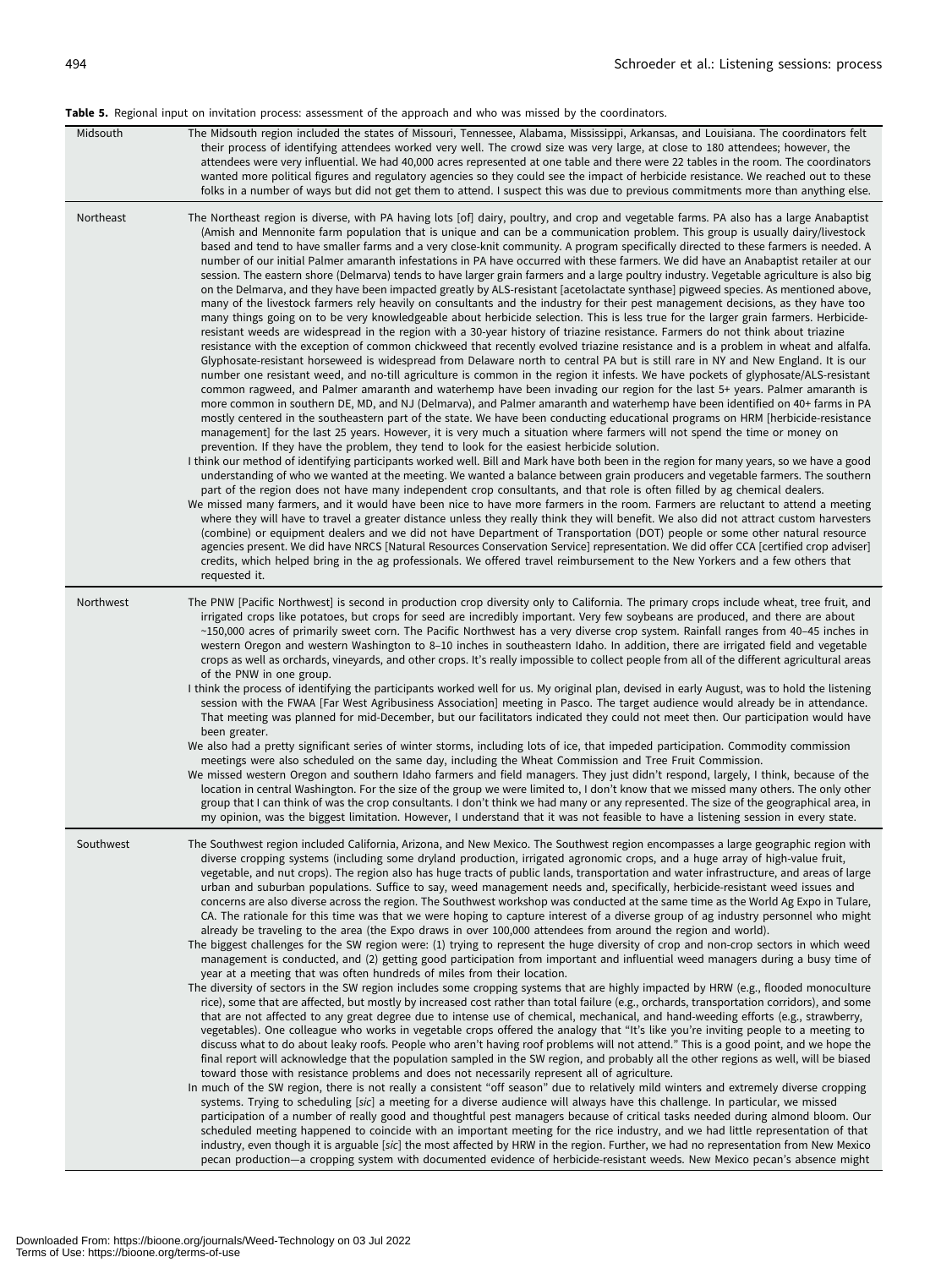| Table 5. (Continued) |                                                                                                                                                                                                                                                                                                                                                                                                                                                                                                                                                                                                                                                                                                                                                                                                                                                                                                                                                                                                                                                                                                                                                                                                                                                                                                                                                                                                                                                                                                                                                                                                                                                                                                                                                                                                                                                                                                                                                                                                                                                                                                                                                                                                                                                                                                                                                                                                                                                                                                                                                                                                                                                                                                                                                                                                                                                                                                                                                                                                                         |
|----------------------|-------------------------------------------------------------------------------------------------------------------------------------------------------------------------------------------------------------------------------------------------------------------------------------------------------------------------------------------------------------------------------------------------------------------------------------------------------------------------------------------------------------------------------------------------------------------------------------------------------------------------------------------------------------------------------------------------------------------------------------------------------------------------------------------------------------------------------------------------------------------------------------------------------------------------------------------------------------------------------------------------------------------------------------------------------------------------------------------------------------------------------------------------------------------------------------------------------------------------------------------------------------------------------------------------------------------------------------------------------------------------------------------------------------------------------------------------------------------------------------------------------------------------------------------------------------------------------------------------------------------------------------------------------------------------------------------------------------------------------------------------------------------------------------------------------------------------------------------------------------------------------------------------------------------------------------------------------------------------------------------------------------------------------------------------------------------------------------------------------------------------------------------------------------------------------------------------------------------------------------------------------------------------------------------------------------------------------------------------------------------------------------------------------------------------------------------------------------------------------------------------------------------------------------------------------------------------------------------------------------------------------------------------------------------------------------------------------------------------------------------------------------------------------------------------------------------------------------------------------------------------------------------------------------------------------------------------------------------------------------------------------------------------|
|                      | have been caused by the listening session's timing (the invitations were distributed during the conclusion of pecan harvesting), as well<br>as the listening session's location. Meaningful input from New Mexico pecan farmers would likely require a listening session at a<br>regional pecan meeting (e.g., Western Pecan Growers); however, a listening session at such a meeting would likely discourage<br>participation from other agricultural sectors.<br>Finally, in hindsight, holding the meeting at the same time as the World Ag Expo was probably a net loss rather than a benefit. We don't<br>feel that we got many workshop attendees who were already planning to come to the Expo (although many probably did go to the<br>expo while in the area for the workshop). For those not already planning to come to the Expo, the challenges related to getting hotel<br>rooms in the area were large. At least several attendees from northern California elected to drive 3-5 hours the morning of the<br>workshop (which started at 8:30 AM) because it was too difficult to get rooms nearby. While certainly grateful for the dedication of<br>those who did drive in for the day, we probably also lost many more who might have attended if it had been easier to travel. For<br>potential attendees from New Mexico and Arizona, the distance and relatively small level of HRW issues were a significant barrier (e.g.,<br>nearly 1000 miles from Albuquerque to Tulare).                                                                                                                                                                                                                                                                                                                                                                                                                                                                                                                                                                                                                                                                                                                                                                                                                                                                                                                                                                                                                                                                                                                                                                                                                                                                                                                                                                                                                                                                                                                       |
| <b>Great Plains</b>  | The Great Plains region included the states of Colorado, Kansas, Montana, Nebraska, Oklahoma, Wyoming. Asking extension agents to<br>nominate individuals still seems logical to me, but perhaps they would have been more responsive if the request would have come<br>from extension administration. If personal phone don't [sic] work, I don't know how you reach some of the groups that were<br>underrepresented.<br>Participants came from six states: Colorado 35; Kansas 39; Montana 4; Nebraska 24; Oklahoma 2; and Wyoming 3. Attending participants<br>were categorized by primary stakeholder group as follows: producers 44; agronomists & crop consultants 21; university & ARS<br>[Agricultural Research Service] 17; retail sales and service 8; county government/departments 4; industry 3; commodity & farm<br>organization 3; DOT 2; other 2; BLM [Bureau of Land Management] 1; ag media 1. Several of the producers also serve on commodity<br>and farm organization boards and are leaders in their communities. Most of the university/ARS attendees served as table hosts; about<br>2/3 of them were effective in that capacity. Generally, the only groups that I considered adequately represented were farmers and crop<br>consultants followed by industry and retailers. State and federal agencies were underrepresented as were non-agricultural<br>stakeholders. Region 8 EPA and WY State Dept. of Ag said they would attend but didn't.<br>Trying to cover the entire Great Plains region in one meeting was a mistake because of distance and diversity in cropping systems. There<br>needed to have been one in the northern Great Plains as well as in the central/southern Great Plains. The HR issues in the two areas<br>differ. We heard after the fact that there was discussion at individual tables that didn't get reported out. The person doing the<br>reporting tended to say what was on their mind and [that] was not always representative of the group discussion. Recordings of the<br>table discussion would have captured fuller outcomes. Also, the ranking of outcomes on flip charts was problematic in that there was<br>a join-the-crowd tendency. It would have been better and a more accurate reflection of individual thoughts for someone to have<br>captured the outcomes and projected those onto a screen and ask persons to "vote" their preferences privately rather than publically<br>[sic], using Turning Point or other crowd response technology. Many participants commented what they like best and gained the most<br>from was the diversity of viewpoints at individual tables. This was achieved by carefully pre-assigning participants to specific tables in<br>order to achieve both geographic and stakeholder diversity. There was some expressed disappointment/frustration that not much<br>new was learned. It seems many came thinking they would hear solutions rather than contributing their own experiences, ideas, etc. |
| Southeast            | The Southeast region included NC, SC, GA, FL, and AL. In this region, agriculture is an important component of the economies of each<br>state. Major crops include cotton, soybean, peanut, and wheat, but tobacco and horticultural crops such as vegetables (sweet<br>potatoes, potatoes, peppers, tomatoes, watermelons), peaches, and blueberries are not only important for the local economies, but<br>also for supplying markets at the national level.<br>Recruitment efforts were successful to attract a diverse group of participants, which included 20 growers, 3 crop and pest control<br>advisers, 10 extension agents, 6 sales representatives from the seed and agrichemical industries, 2 local government officials involved<br>in agricultural issues, 2 commodity groups, 2 farm-financing representatives, and 11 representatives from universities and research<br>institutions. However, the number of participants was lower than expected. The listening session was conducted in northeast GA to<br>encourage attendance from the Carolinas, but unfortunately for several potential participants from southwest GA, FL, and AL, the<br>travel time to the chosen location prevented them from attending.<br>Participants provided a good balanced sample of groups dealing with HR issues in different ways and cropping systems. Unfortunately,<br>representation from North Carolina and South Carolina [was] very small. Colleagues from those states that helped recruit participants<br>indicated that the distance to the event was the main obstacle.                                                                                                                                                                                                                                                                                                                                                                                                                                                                                                                                                                                                                                                                                                                                                                                                                                                                                                                                                                                                                                                                                                                                                                                                                                                                                                                                                                                                                                |
| Midwest              | We defined the Midwest region as encompassing the following 12 states: IA, IL, IN, KY, MI, MN, MO, ND, NE, OH, SD, and WI. The challenge<br>for the Midwest listening session was to find a location and venue that would be relatively easy and cost-efficient for participants to<br>attend and stay within the budget allocated for the Midwest session. We placed the highest priority on hearing from farmers who grow<br>corn and soybean, and as a result we held the session at the Commodity Classic in San Antonio, TX. This is a venue that would draw a<br>large number of farmers, and crop consultants, agrichemical manufacturers, and retail dealers also attend this event. As we<br>anticipated, our choice of venue and location did limit the diversity of agricultural-related industries that participated, however, we<br>did meet our objective of having farmers as the primary participants. At the listening session we had representation from 10 of the 12<br>states plus attendees from KS, NC, and TN. In total we had 37 participants; 27 were farmers; 6 from industry and 4 retail dealers. Due<br>to the large geographic area and our lack of direct contacts outside of the corn and soybean production/agribusiness sector, we were<br>challenged in generating a diverse audience, but as coordinators we do feel we did meet our primary goal of a farmer-focused event.                                                                                                                                                                                                                                                                                                                                                                                                                                                                                                                                                                                                                                                                                                                                                                                                                                                                                                                                                                                                                                                                                                                                                                                                                                                                                                                                                                                                                                                                                                                                                                                                        |

participants and their spheres of influence when developing their invitation lists. It was a challenge to get assistance from a wider variety of groups for a number of reasons, including privacy issues around sharing mailing lists and a lack of urgency about herbicide resistance in external groups approached for help. Participant diversity was limited at some listening sessions based on the location of the session and the size of the region, cropping system, farm size, connection with organizers, or other reasons. The coordinators

indicated that the participant populations in the regions also may have been biased toward those with experience or knowledge of herbicide resistance. Finally, some regions do not have an "offseason," so it was difficult to get the desired diversity due to ongoing field work and obligations.

Discussions at the sessions revealed that some stakeholder groups who impact HRM were not at the sessions. These groups may not even be aware of the issues, even if they significantly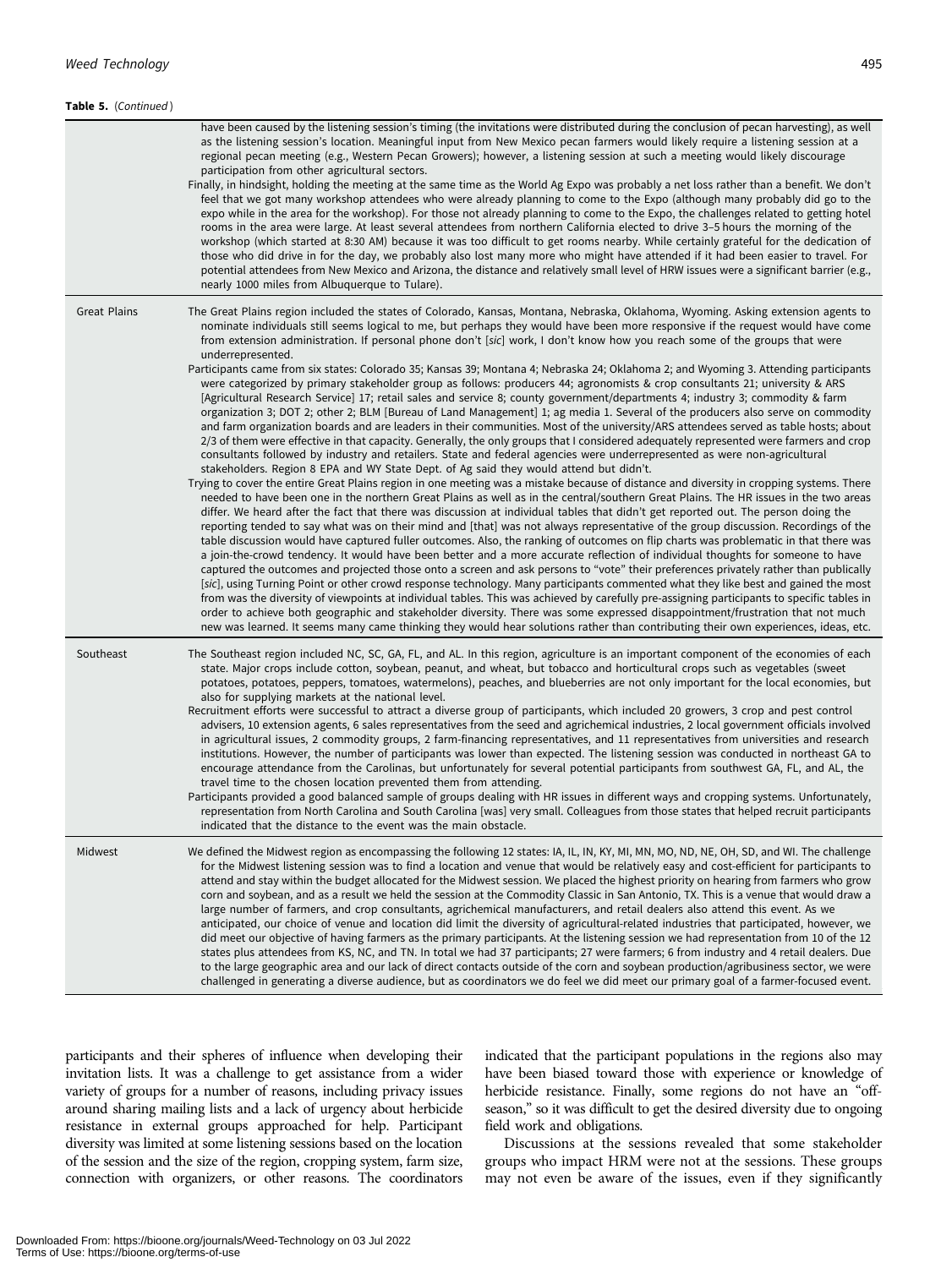impact evolution and spread of resistant weed species. Some of the groups missing from some or all of the sessions include absentee landowners, non-crop managers, state departments of transportation and rights-of-way managers, lenders, state departments of agriculture and other governmental agencies, farmers who normally do not attend meetings or who are not impacted by herbicide resistance, organic farmers, other farmer organizations, equipment dealers, custom pesticide applicators, policy makers, government officials, members of the general public, "nontraditional" farm owners (women, minorities, smallscale), and farm laborers.

#### Regional Format of the Meetings

The regional meetings brought out viewpoints about herbicide resistance and weed management from crops besides corn (Zea mays L.), soybean [Glycine max (L.) Merr.], and cotton (Gossypium hirsutum L.). Participants generally appreciated talking to individuals from other parts of the region/sectors. The fact that the regions were large and/or listening sessions were often held in remote locations meant that participant diversity was limited for some sessions due to the time required to travel to a location. Funding was available to reimburse some participants for their travel to attend the sessions; however, travel distance and time limitations still prevented broader participation for some of the regions. For example, at the Midwest meeting held in conjunction with the Commodity Classic (San Antonio, TX), participation was limited to individuals who were already attending the Classic and who had the money and time available on their schedule to travel to and participate in the Classic. For the Southwest meeting held in Tulare, CA, farmers from New Mexico were invited, but the distance to the session was more than 1000 miles. The meeting was held during a busy time of year for New Mexican agriculture. Some coordinators reported that finding locations and venues for the listening sessions was challenging. We do not know what the relative impacts are of tying a listening session to another venue versus hosting it as a stand-alone meeting. In addition, lodging availability was a challenge for some of the sessions held in conjunction with another large event.

## Perspectives of Members of the HREC and Regional **Coordinators**

#### Approvals for the Meeting

One important oversight was not to secure approval for the listening sessions from an Institutional Review Board (IRB) from one committee member's academic institution. IRB approval was needed because the listening sessions included human "subjects," and IRB review is necessary when people are used as research subjects. For example, the University of Kentucky IRB requires review of a research protocol in which "any activity that meets either (a) the Department of Health and Human Services (DHHS) definition of both 'research' and 'human subjects' or (b) the Food and Drug Administration (FDA) definitions of both 'clinical investigation' and 'human subjects.'" The primary purpose of the IRB is to protect the rights and welfare of human (research) subjects. In line with IRB approval, the participants were informed that their involvement was voluntary, and their identity and responses were confidential if included in any publication. These assurances may also affect the nature of responses given at the meetings. Failure to apply for IRB approval means that any information from listening-session participants cannot be

published as research, although the information could be used for internal guidance to WSSA, such as determining the next initiatives for the HREC. Advanced review is required if there is "interpersonal communication between the investigator and subject through surveys, interviews, administration of educational tests, or other forms of interaction." Any effort similar to the listening sessions should secure IRB approval at its outset. Generally, an IRB will not approve a project post facto. In our case, after consultation and review of information regarding the listening sessions, the University of Kentucky IRB Committee determined the listening sessions did not require IRB review and approval. This allowed us to proceed with publication of the findings from the listening sessions after consultation and review of information regarding the listening session.

#### Meeting Format

This was an interesting exercise for most of the weed scientists involved; it turned our typical notion of a grower meeting, that of "experts" giving information to clientele, on its head. Instead, we were listening to the audience and did not participate beyond assisting with logistics and taking notes to ensure that the views of the participants were heard and documented. While the approach was more familiar to the social scientists involved and has some similarities to the focus group interviews that industry uses, it was new to most of the weed scientists on the planning team. Most of the invited participants enjoyed being able to share their thoughts and ideas. Participation and engagement was very good in all the listening sessions, and participants asked for more meetings using the "listening" format. The few negative comments from participants suggested some of them did not realize the meeting was intended to solicit concerns and suggestions to help formulate a path forward and would not include presentation of management solutions.

The coordinators were generally pleased with the meeting format. Several said they would consider doing similar meetings as part of their ongoing programs and that they had gained ideas for extension programming from the regional listening sessions. At the same time, some coordinators also commented that this type of meeting took much more work and preparation than a typical extension meeting and they would be cautious about, if not adverse to, doing something similar in the future. Some coordinators reported that they would have developed different agendas for their sessions, although they did not elaborate on what they would have done differently. The coordinators did a great job and the planning group worked well together and with the facilitators to develop the listening sessions and to adapt as we learned from each session. Regional coordinators worked hard to get good participation, and their influence and personal invitations were key to attracting participants.

The sessions benefited from having professional facilitation and from having HREC members present to observe, take notes, and assist as needed. Having a common agenda and holding the "same" meeting at each location, with the same facilitators, allowed for regional comparisons that would have been difficult if each region had developed its own agenda. However, some flexibility was lost because of the uniform agenda across all sessions; the facilitators held closely to the agenda, so some spontaneity and ability to adjust to the unique character of each regional group was lost. Because each listening session covered a large geographic region and because of funding limits, coupled with time constraints for the members of the planning committee, the meetings could not be organized in a way that would allow us to